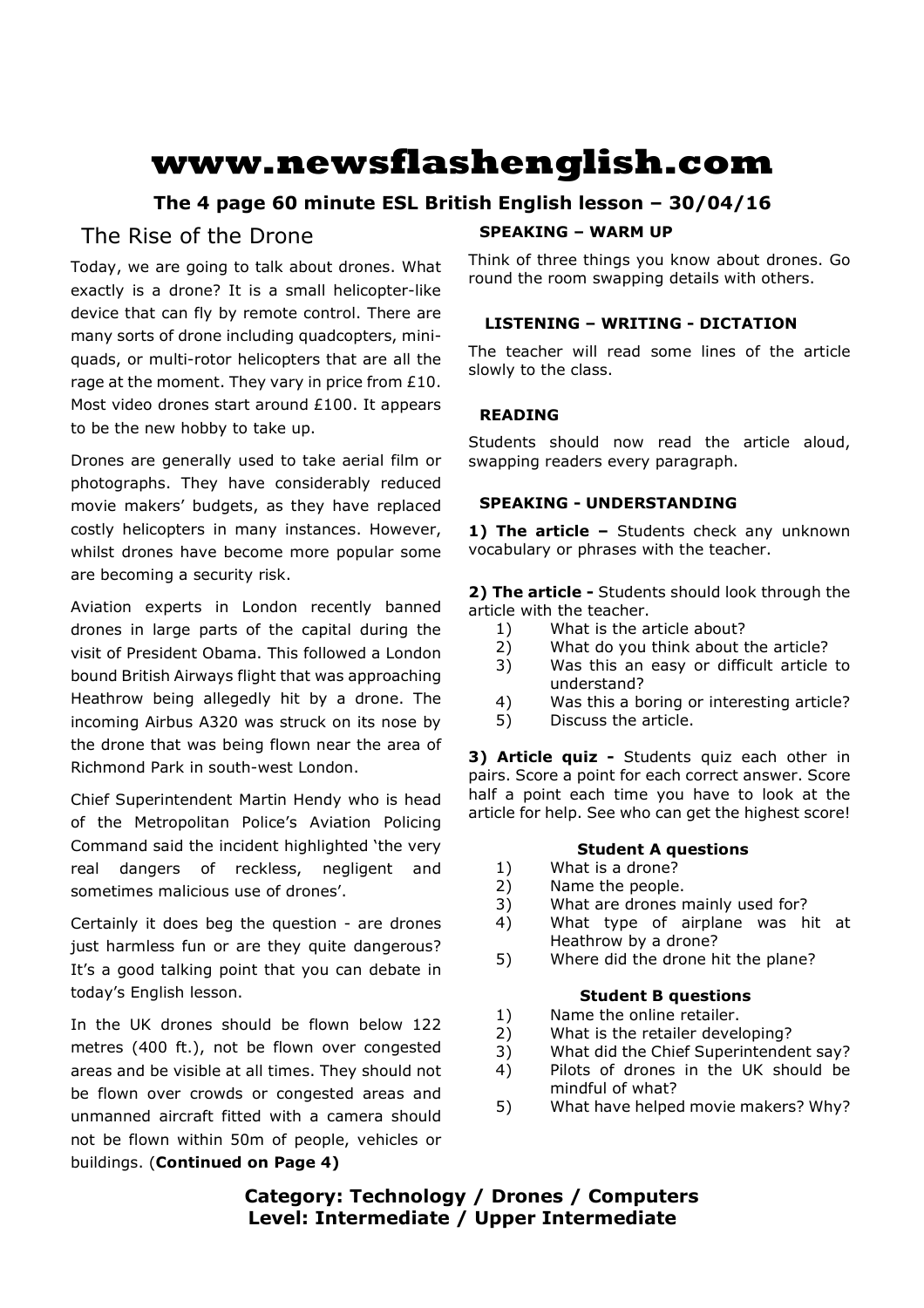#### **WRITING / SPEAKING**

about the **'Drones***' One-two minutes.* Compare with other teams. Using your words compile a short dialogue together.

#### **WRITING / SPEAKING**

*In pairs* think of three things drones can be used for in the leisure industry. Write them below. Talk about them!

 $1)$   $\qquad \qquad$ 2) \_\_\_\_\_\_\_\_\_\_\_\_\_\_\_\_\_\_\_\_\_\_\_\_\_\_\_\_\_ 3) \_\_\_\_\_\_\_\_\_\_\_\_\_\_\_\_\_\_\_\_\_\_\_\_\_\_\_\_\_

#### **WRITING / SPEAKING**

*In pairs* think of three things drones can used for in the military. Write them below. Talk about them!

#### **SPEAKING - DISCUSSION**

*Allow 5 minutes* – As a class.

**The advantages and disadvantages of using drones**

*The teacher can moderate the session.*

#### **DISCUSSION**

#### **Student A questions**

- 1) If the Amazon delivery idea takes off what other things could be delivered by drone?
- 2) Are drones just harmless fun or are they quite dangerous?
- 3) Where may you legally fly a drone?
- 4) How much should you spend on a drone?
- 5) Do you need to buy any add-ons for your drone?
- 6) Are drones easy to fly?
- 7) Should one buy a DIY (Do-It-Yourself) drone or a RTF (Ready-To-Fly) drone?
- 8) Where can you get help when buying a drone?
- 9) How many propellers and motors might you need for your drone?
- 10) Can you control the camera(s) on the drone from the ground?

#### **SPEAKING – ROLEPLAY 1**

In pairs. On the board write as many words In groups. One of you is the interviewer. The others are one of the following people. You are in the *Discussion FM* radio studio. Today's interview is about: *The Rise of the Drone.*

- 1) Someone who has a small drone.
- 2) A pilot.
- 3) A journalist.

4) A spokesperson from Amazon.

*The teacher will choose some groups to roleplay their interview in front of the class.* 

#### **SPEAKING - ROLEPLAY 2**

*In pairs - Student A* is a reporter. *Student B* is someone who has a drone. You are at a drone display. *3 mins.* 

#### **SPEAKING - ROLEPLAY 3**

*In pairs - Student A* is a shopkeeper. *Student B* is someone who wants to buy a drone. You want to find out more information and what legal requirements you might need to follow! *3 mins.* 

#### **SPEAKING - DISCUSSION**

*Allow 5 minutes* – As a class.

**The Rise of the Drone – open discussion** 

*Google it if necessary!*

*The teacher can moderate the session.*

#### **DISCUSSION**

#### **Student B questions**

- 1) Will you be ordering a pizza to be delivered by a drone?
- 2) Will you need to register your drone if you buy one?
- 3) Can you just fly your drone in your house?
- 4) Do you need to have insurance for owning and flying a drone?
- 5) What is the legal height for flying a drone?
- 6) Is there a distance limit for flying a drone?
- 7) How long can a drone fly for?
- 8) What happens if my drone develops a technical problem?
- 9) Can I fly a drone at any time of the day?
- 10) What do you think of drones being used in the real estate business?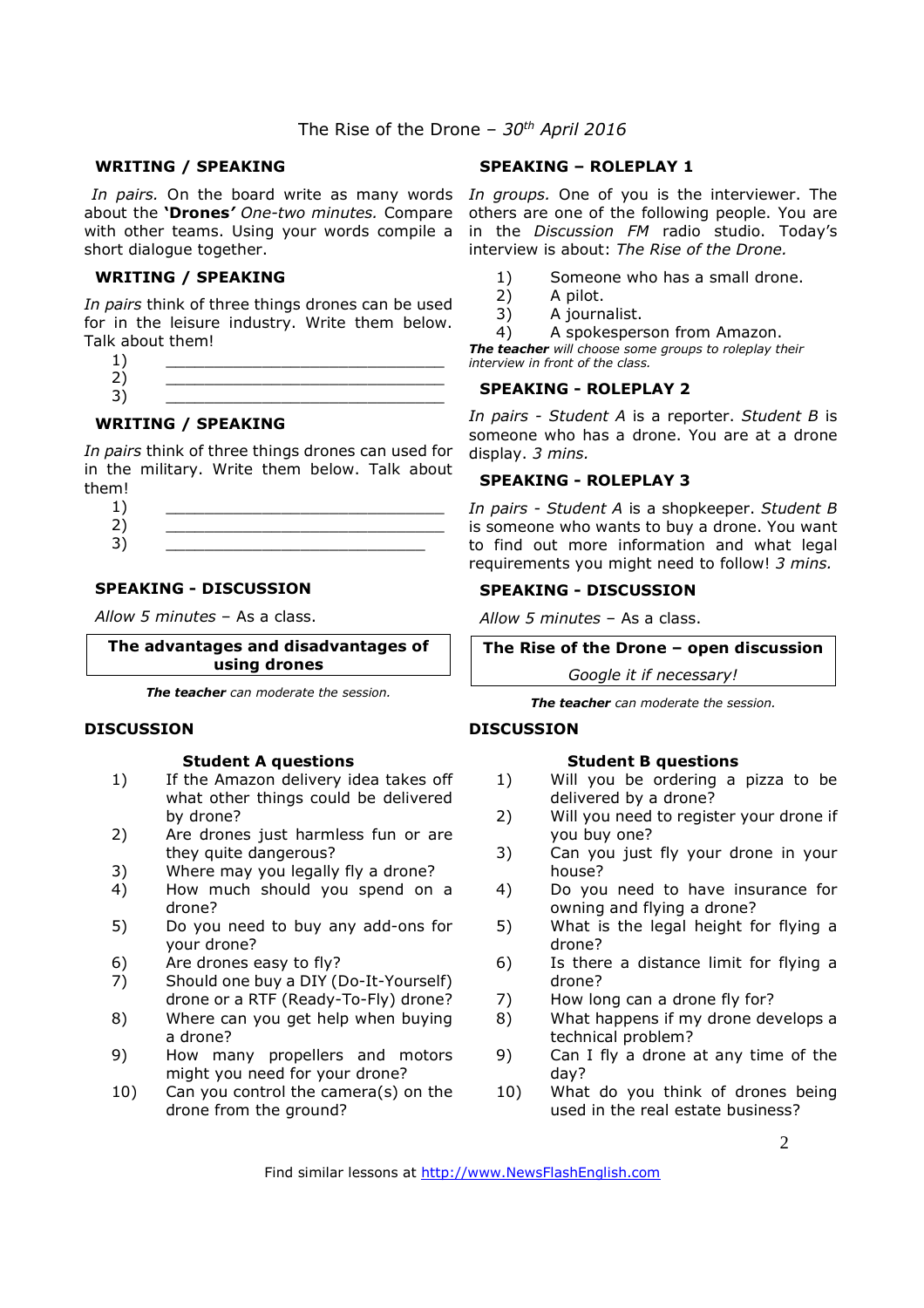# **GAP FILL: READING GAP FILL: GRAMMAR**

#### **The Rise of the Drone**

Today, we are going to talk about (1)\_\_. What exactly is a drone? It is a small helicopter-like (2)\_\_ that can fly by (3)\_\_. There are many sorts of drone including (4)\_\_, mini-quads, or multi-rotor helicopters that are all the rage at the moment. They vary in price from £10. Most video drones start around £100. It appears to be the new hobby to take up.

Drones are generally used to take (5)\_\_ film or photographs. They have considerably reduced movie makers' budgets, as they have replaced costly helicopters in many instances. However, whilst drones have become more (6)\_\_ some are becoming a security  $(7)$ .

(8)\_\_ experts in London recently banned drones in large parts of the capital during the visit of President Obama.

### *quadcopters / device / drones / aviation / popular / aerial / remote control / risk*

This followed a London bound British Airways flight that was approaching Heathrow being allegedly hit by a drone. The incoming Airbus A320 was struck on its  $(1)$  by the drone that was being flown near the area of Richmond Park in south-west London.

Chief Superintendent Martin Hendy who is head of the Metropolitan Police's Aviation Policing Command said the incident highlighted 'the very (2) \_\_ dangers of  $(3)$ <sub>,</sub>  $(4)$ <sup></sup> and sometimes  $(5)$ <sup></sup> use of drones'. Certainly it does beg the question - are drones just (6)\_\_ fun or are they quite dangerous? It's a good talking point that you can  $(7)$  in today's English lesson.

In the UK drones should be flown below 122 metres (400 ft.), not be flown over congested areas and be (8) at all times. They should not be flown over crowds or congested areas and unmanned aircraft fitted with a camera should not be flown within 50m of people, vehicles or buildings.

*malicious / negligent / visible / real / debate / reckless / nose / harmless*

#### **The Rise of the Drone**

Today, we are going to talk about drones. (1)\_\_ exactly is a drone? It is a small helicopter-like device (2) can fly by remote control. There are  $(3)$ sorts of drone including quadcopters, mini-quads, or multi-rotor helicopters that are all the rage at the moment. They vary in price from  $£10. (4)$  video drones start around £100. It appears to be the new hobby to take up.

Drones are generally used to take aerial film or photographs. They have considerably reduced movie makers' budgets, as they have replaced costly helicopters in many instances.  $(5)$ ,  $(6)$  drones have become (7) popular (8) are becoming a security risk.

Aviation experts in London recently banned drones in large parts of the capital during the visit of President Obama.

#### *most / whilst / that / more / however / some / what / many*

This followed a London bound British Airways flight that was approaching Heathrow being allegedly hit by a drone. The incoming Airbus A320 was struck (1)\_\_ its nose (2)\_\_ the drone that was being flown near the area of Richmond Park in south-west London.

Chief Superintendent Martin Hendy who is head of the Metropolitan Police's Aviation Policing Command said the incident highlighted 'the very real dangers of reckless, negligent and sometimes malicious use of drones'. Certainly (3) \_ does beg the question are drones just harmless fun  $(4)$  are they quite dangerous? It's a good talking point that (5)\_\_ can debate (6) today's English lesson.

In the UK drones should be flown below 122 metres  $(400 \text{ ft.})$ , not be flown over congested areas  $(7)$ be visible at all times. They should not be flown over crowds or congested areas and unmanned aircraft fitted with (8) camera should not be flown within 50m of people, vehicles or buildings.

*in / you / by / or / a /on / it / and*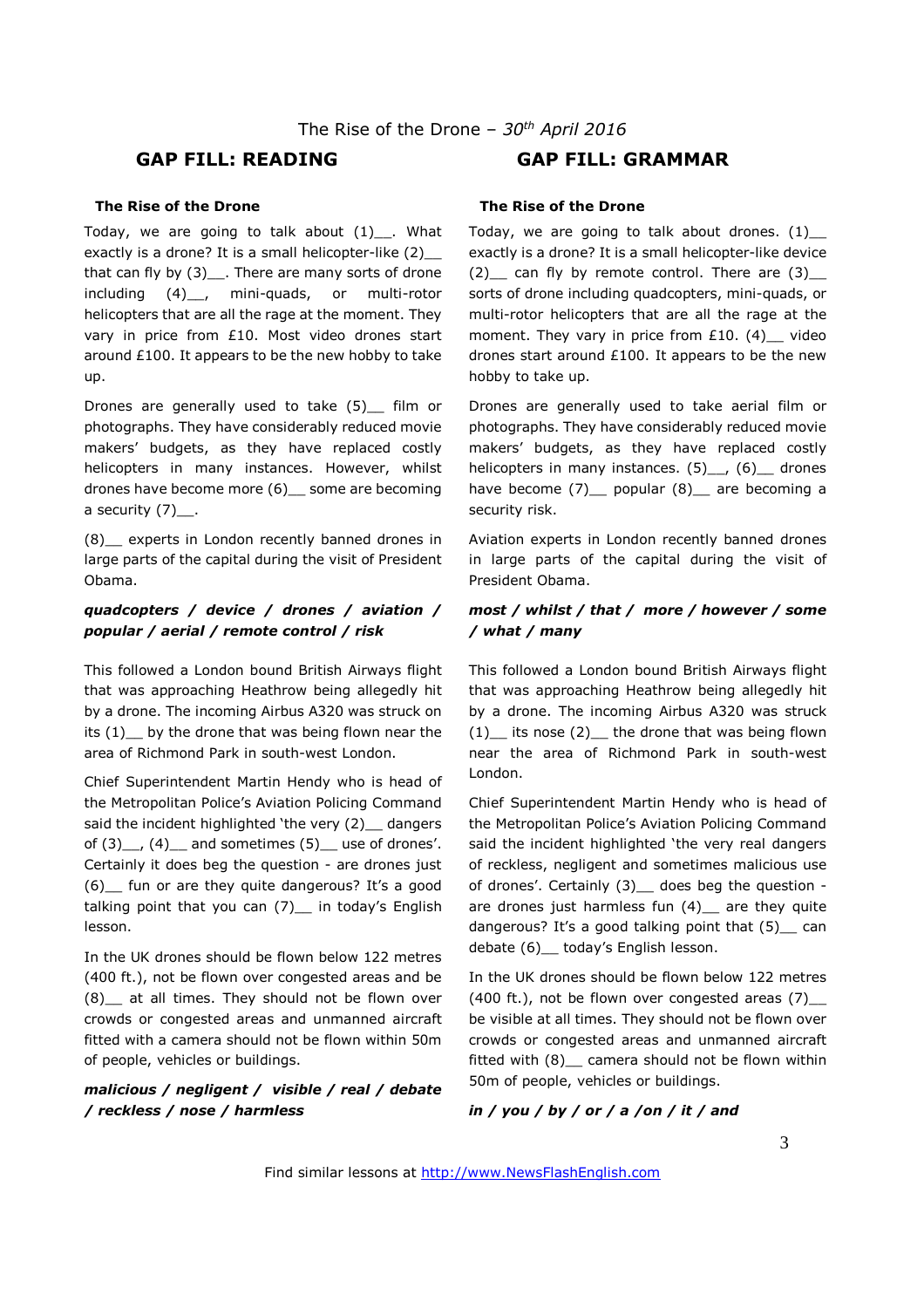#### The Rise of the Drone – *30 th April 2016*



#### **The Rise of the Drone**

Today, we are going to talk about drones. What exactly is a drone? It is a small a set of that can fly by remote control. There are many sorts of drone including quadcopters, mini-quads, or multi-rotor helicopters that are **moment**. They vary in price from £10. Most video drones start around £100. It appears to be the new hobby to take up.

Drones are generally used \_\_\_\_\_\_\_\_\_\_\_\_\_\_\_\_\_\_\_\_\_\_ or photographs. They have considerably reduced movie makers' budgets, as they have replaced

in many instances. However, whilst drones have become more popular some are becoming a security risk.

Aviation experts in London recently banned drones in large parts of the capital during the visit of President Obama. This followed a London bound

that was approaching Heathrow being allegedly hit by a drone. The incoming Airbus A320 was struck on its nose by the drone that was being flown near the area in south-west London.

Chief Superintendent Martin Hendy who is head of the Metropolitan Police's Aviation Policing Command said the incident highlighted 'the very real dangers of reckless, negligent and sometimes \_\_\_\_\_\_\_\_\_\_\_\_\_\_\_\_\_\_\_\_\_\_\_'.

Certainly it does beg the question - are drones just \_\_\_\_\_\_\_\_\_\_\_\_\_\_\_\_\_\_\_ they quite dangerous? It's a good talking point that you can debate in today's English lesson.

In the UK drones should be flown below 122 metres (400 ft.), \_\_\_\_\_\_\_\_\_\_\_\_\_\_\_\_\_ congested areas and be visible at all times. They should not be flown over crowds or congested areas and \_\_\_\_\_\_\_\_\_\_\_\_\_\_\_\_\_ fitted with a camera should not be flown within 50m of people, vehicles or buildings.

#### **www.newsflashenglish.com**

**Copyright D. J. Robinson 2016 (V3)**

Pilots of drones in the UK should also be mindful of privacy when taking photos or video. Drones should also not fly near any airfields. The Chief Superintendent added that people should exercise 'common sense' when flying drones recreationally.

The online retailer Amazon raised eyebrows last year when it announced it was planning to deliver packages less than five pounds in weight in the USA by automated drones. The radical idea called *Amazon Prime Air* is now proceeding at full speed. The company is developing different types of prototype drones to test before this idea takes off.

#### **WRITING**

**Homework -** Write and send a 200 word e-mail to your teacher about: *The Rise of the Drone.* Your email can be read out in class.

**SPELLING**

#### **SPELLING**

| The teacher will ask   |                | Use the following     |           |
|------------------------|----------------|-----------------------|-----------|
| the class individually |                | ratings:              |           |
| to spell the following |                | Pass = $12$           |           |
| words that are in the  |                | $Good = 15$           |           |
| article. Afterwards    |                | Very good $= 18$      |           |
| check your answers.    |                | <b>Excellent = 20</b> |           |
| 1)                     | popular        | 11)                   | aviation  |
| 2)                     | drone          | 12)                   | incident  |
| 3)                     | helicopter     | 13)                   | reckless  |
| 4)                     | nose           | 14)                   | negligent |
| 5)                     | security       | 15)                   | malicious |
| 6)                     | considerable   | 16)                   | certainly |
| 7)                     | remote         | 17)                   | dangerous |
| 8)                     | control        | 18)                   | visible   |
| 9)                     | superintendent | 19)                   | unmanned  |
| 10)                    | metropolitan   | 20)                   | vehicles  |

Find similar lessons at http://www.NewsFlashEnglish.com